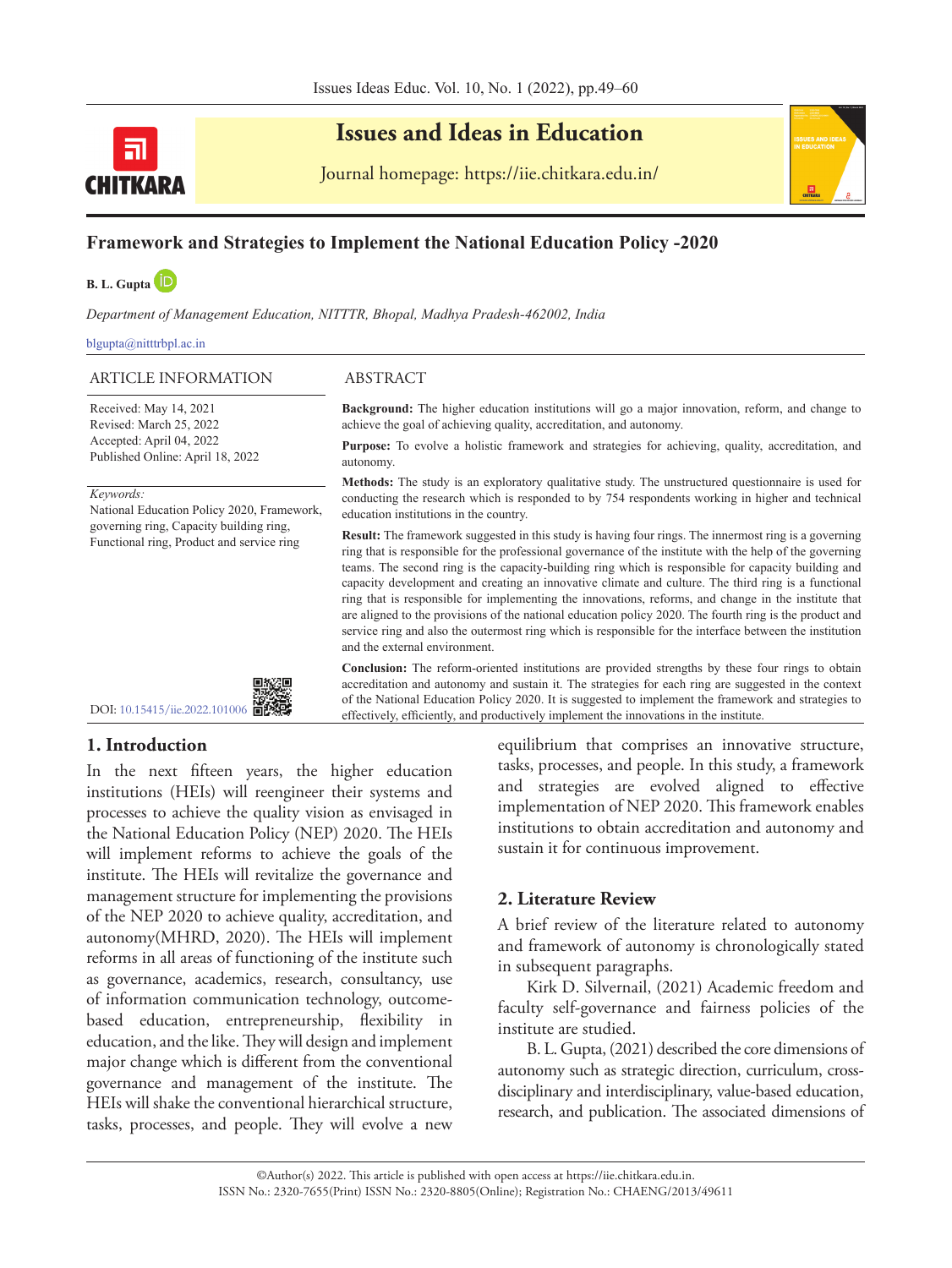B. L. Gupta, Issues Ideas Educ. Vol. 10, No. 1 (2022) p.50

autonomy such as collaboration, innovation, consultancy, contribution tothe national mission, continuing education programmes, and fundraising.

B. L. Gupta, (2020) described the regulatory structure of higher education at the national level, governance and management structure at higher education institutions, formation of management teams, barriers to functioning of the teams, outcomes of teams structure and impact of autonomy on the performance of the institute, and accountability of the institutions.

UGC, (2019) in chapter 2.5 for Vice - chancellors, it is mentioned that Vice - chancellors should be able to create teams and foster teamwork, building partnerships and collaborations.

Say Sok, (2019) discussed the key issues of governance and management, system-level governance, outcomes of the reform, autonomy and accountability.

UGC, (2018) regulate the autonomous institutions using provisions of the scheme. The scheme is comprehensive and encourages colleges to maintain the standards and provisions of autonomy.

Andrea Frankowski, (2018) proposed a framework for strategic governance comprising accountability, capacity, knowledge governance, stakeholder involvement, strategic thinking and whole-of-system perspective.

Neeleman, (2018) classified school interventions on education, organization, and staff. the organization structure is changing the teams, improving the functioning of the teams, relocating staff across teams and more autonomy at the team level.

Cecile Hoareau McGrath, (2016) governance is defined as the framework in which an institution pursues its vision in a coherent and coordinated manner (adapted) and management refers to the implementation of activities to achieve the goals.

Swanger, (2016) The structure of the university can create resistance to innovation. The structure should encourage the concept of shared governance and participative decision making in the university. The recommendations for innovating existing colleges are to adopt a business model, create a new line of business, focus on innovation, administrative and student services, regulatory reforms and focus on outcomes.

Sandhu, (2015) stressed the need for reassessment of governance of the university. The need for strengthening the internal governance and implanting the representatives of stakeholders is emphasised to meet the challenges, improve the efficiency and make it dynamic.

Cerna (2014) defined the relationship among innovation, governance and reforms for educational institutions. The fine line of difference between innovation, reform and change on definition, key characteristics and types. The governance has elements such as accountability, leadership, trust, and professionalism.

Harry Anthony Patrinos, (2013) discussed a framework for improving the quality of education comprising six factors assessment, autonomy, accountability, attention to teachers, and childhood development and culture.

B. L. Gupta, (2013) described the academic excellence on input, process, output and deployment. Dimensions and characteristics of excellence are defined.

N. V. Varghese & Michaela Martin Overnance, (2013) stated that the reforms in higher education were implemented for different purposes in different countries. These purposes are to enhance administrative efficiency, quality and relevance of academic offer, relevance of research, and generate income.

B. L. Gupta, (2007) the chapter on planning for development describes the governance structure and process for preparing the institutional development plan. The governance and management structure isa teams structure comprising formal and informal teams, standing and temporary teams for ensuring effective and efficient functioning of the institute and implementing innovations.

Malik (2007) cited the flexible shared governance model of Lapworth and stated that strengthened steering core, Senate, Board, Management and faculty constitute the structure. She listed the regulatory and statutory bodies in higher education in India. She has stated that the governance structure in Indian Universities is hierarchical comprising individual positions and committees in a line of command. She stated that autonomous colleges are governed by the governing body, academic council, board of studies and finance committee.

B. L. Gupta, (2009) described the role of organizational structure and characteristics of organizational structure for technical institutions.

B. L. Gupta, (2007) described the participatory management approaches and their application in the management of polytechnics. The author described the benefits, factors and limitations of participatory management.

M. Saxena (1999) described the concept of governance, composition of governing body, structure, roles, responsibilities and accountability of governing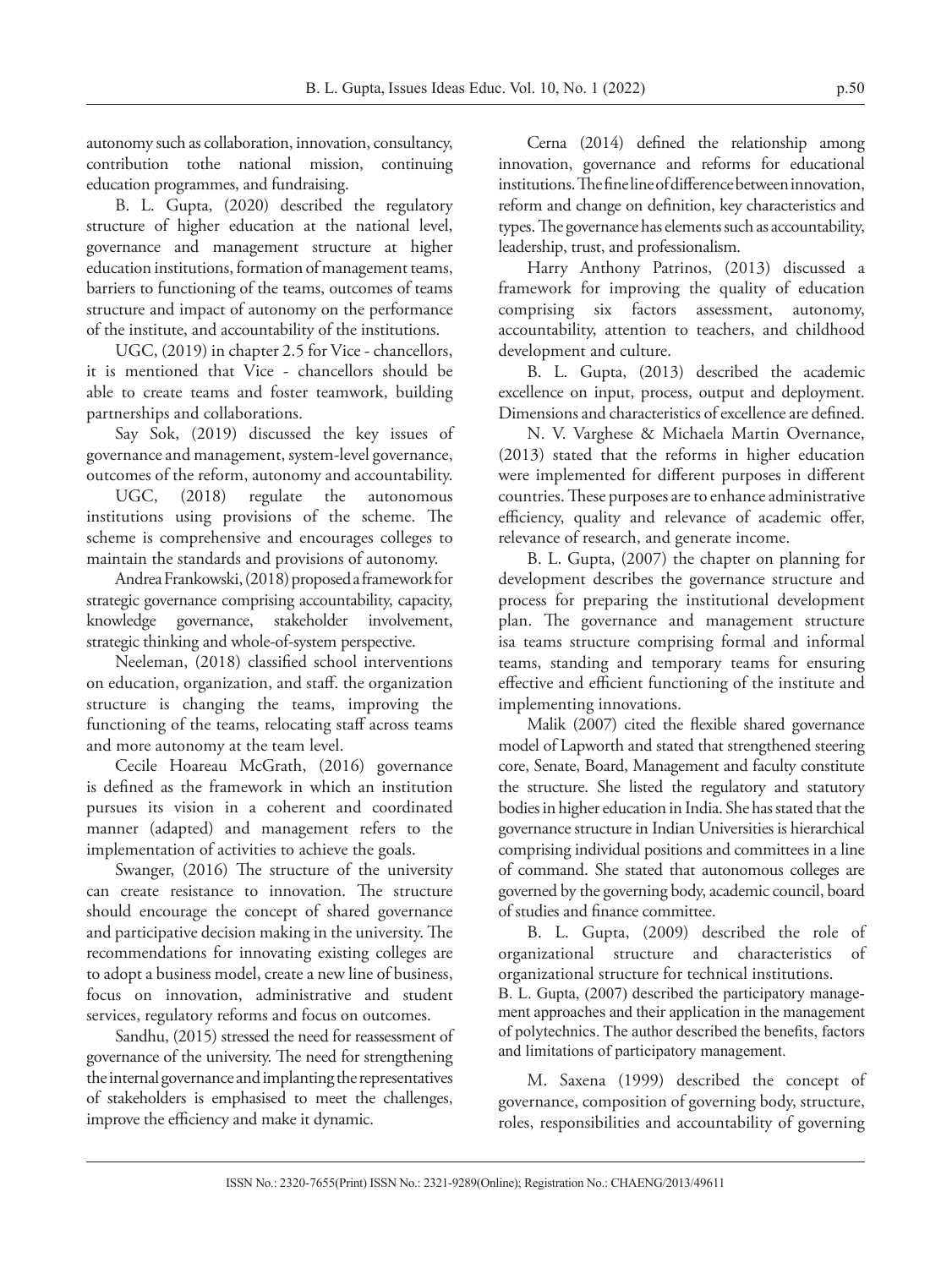body, areas of governance, barriers to the effective functioning of governing body, strategies for enhancing participation and development of governing body members, and the role of the principal in enhancing the participation of board members.

**Discussion on literature review:** The research evidence is available in the literature on various aspects of autonomy such as self-governance, dimensions of autonomy, teamwork, key issues in governance and management, strategic governance, governance framework, assessment of governance of institutions, relationship between governance and innovation, shared governance and the like.

**Literature Gap:** There is no clear framework in vogue for reform-oriented HEIs in the context of quality of education, accreditation, autonomy and excellence.

Therefore, a result-based principle framework is proposed in this study which is having four rings. It is stated as a) The innermost ring is a governing ring; b) The second ring is the capacity-building ring; c) The third ring is a functional ring; d) The fourth/outermost ring is the product and service ring. The reform-oriented institutions are provided strengths by these four rings to obtain accreditation and autonomy and sustain it. The strategies for each ring are suggested and discussed in the context of the National Education Policy 2020.

### **3. Research Objective**

To evolve a holistic framework for the HEIs to achieve quality, accreditation, and autonomy in the context of NEP 2020.

### **4. Research Methodology**

It is a qualitative cross-sectional research study incorporating all significant steps of research of this category in the context of higher education.

Research instrument: An unstructured research instrument designed by the researcher is used to gather information. The research instrument was designed based on the requirements of the reforms and validated by 10 senior faculty members on content and construct.

Respondents: The research instrument was responded by 754 respondents working in HEIs at different positions all over the country.

Data analysis: The qualitative data received was conceptualised in the form of a frame. The frame was conceived with the progress of the data analysis.

### **5. Results and Discussion**

At the autonomous institute level, a framework and strategies are suggested which are based on the primary views of the participants, provisions of NEP 2020, and secondary evidence available in various researches and documents. The framework and strategies are in addition to the routine framework and strategies used by traditional institutions. The framework consists of four rings for autonomous institutes as shown in Fig. 1.



**Figure 1**: A framework for sustaining autonomy at institute level.

### *Legend*

**Governing ring:** GB-Governing Body, 1-Academic Team, 2-Managerial Team, 3- Administrative Team, 4-Finance Team

**Capacity building ring:** 5-Strategic human resource management cell, 6-Training, and development cell, 7-Mentoring coaching, guidance, and counselling cell, 8-Grievance management cell

**Functional ring:** 9-Planning and development cell, 10-Curriculum development cell, 11-Quality assurance, and academic audit cell, 12-autonomy cell, 13-Documentation cell, 14-Research, and innovation cell, 15-Industry liaising and training and placement cell, 16-Entrepreneurship development cell, 17-Mentoring, coaching, guiding and counseling cell for students

**Product and service ring:** 18-Publication cell, 19-Continuing education cell, 20-Brand building cell, 21-Corporate relationship cell, 22-National mission cell, 23-Alumni cell, 24- Services cell.

Governance ring: The first innermost ring is governance consisting of governing body facelifted by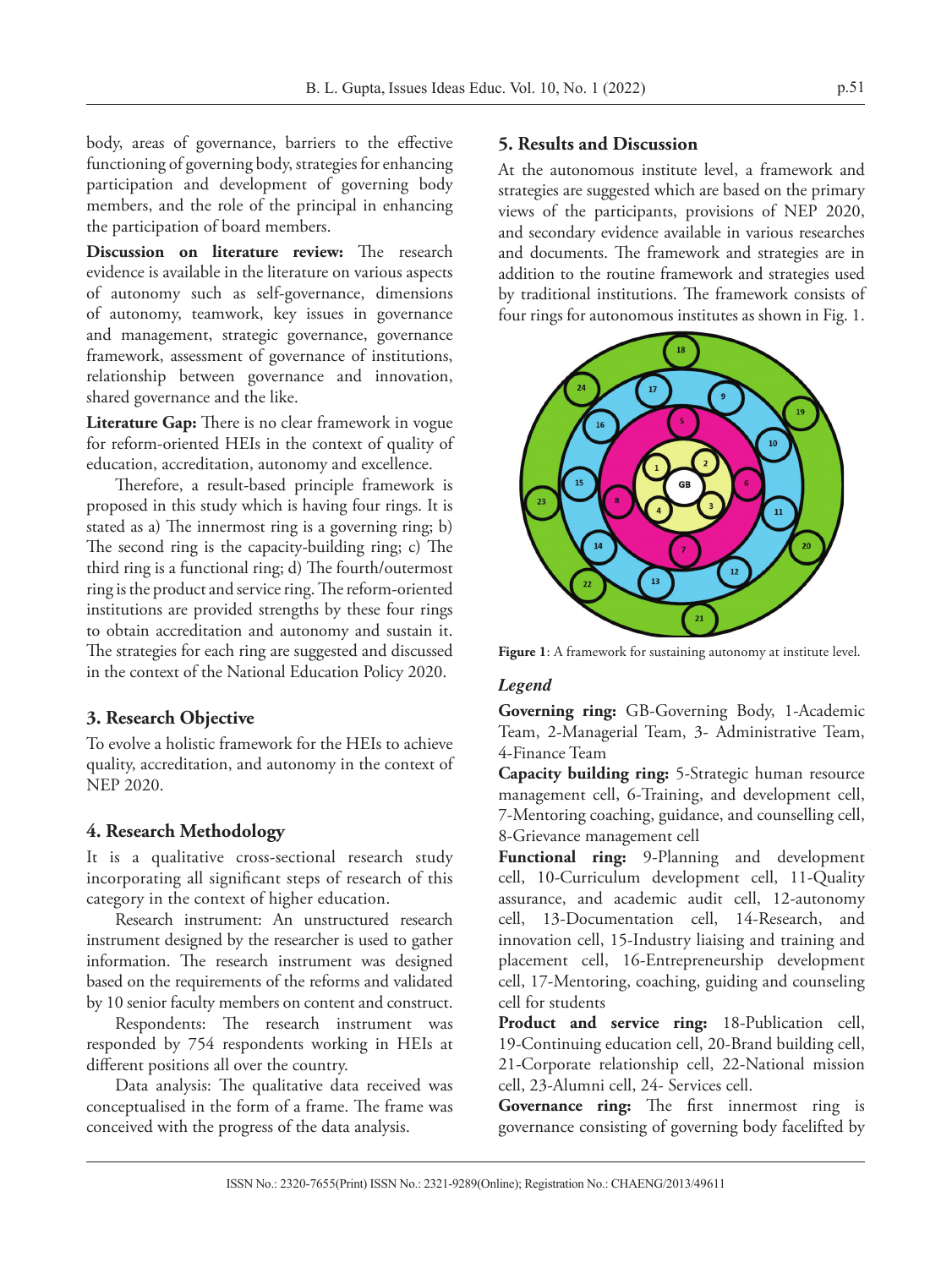academic, managerial, administrative, and financial teams to take policy decisions and approve guidelines for the institute to use the full potential of autonomy.

**Capacity building ring:** The second ring is capacitybuilding which develops the capacity of individuals, groups, and institutions to accept the challenges of change and effectively implement the change and innovations in the institute.

**Functional ring:** The third ring is the functional ring which takes care of the effective and efficient functioning of the institutes to achieve the planned goals of the institute.

**Product and service ring:** The fourth ring is the outermost ring which has an interface with the outer world for providing products and services to the satisfaction level of different significant stakeholders.

### *5.1. Governance ring: Institute governance - Framework and strategies*

Autonomous institutes should create a professional governance system to harness the potential of autonomy for the benefit of students, employers, and funding agencies. There should be at least one team in the academic, managerial, administrative, and finance areas to facilitate the governing body of the institute. The governing structure of the institute should facilitate the institute through policies and guidelines to function in a professional manner. The structure should make the institutes accountable to governing body and stakeholders.

| Framework      | <b>Strategies</b>                                                                                                                                                                                                                                                                                                                                                                                                                                                                                                                                                                                                                                                                                                                    |
|----------------|--------------------------------------------------------------------------------------------------------------------------------------------------------------------------------------------------------------------------------------------------------------------------------------------------------------------------------------------------------------------------------------------------------------------------------------------------------------------------------------------------------------------------------------------------------------------------------------------------------------------------------------------------------------------------------------------------------------------------------------|
| Academic       | Mentoring of the institute: The institutions should come forward to learn from premier institutes of the<br>county and world to quantitatively and qualitatively grow to maintain the quality of education, research, and<br>services. The institute may have more than one mentoring institute with different purposes in different areas of<br>functioning. If the institute is having the potential to mentor other institutes, it should mentor other institutes<br>for mutual benefit. The institute may become a mentor as well as a mentee in different areas of functioning.                                                                                                                                                 |
| Managerial     | Visionary leader: The autonomous institutes should appoint a visionary leader who can lead the institute<br>for change, innovation, and experimentation.                                                                                                                                                                                                                                                                                                                                                                                                                                                                                                                                                                             |
|                | <b>Institute development plan:</b> The autonomous institutes should prepare an institutional development plan<br>(strategic, perspective and annual) incorporating the provisions of the NEP 2020. The institutions should pursue<br>the accomplishment of missions and vision in a professional and innovative way. The educational programmes<br>should be offered based on the need of society and obsolete programmes should be terminated at right time.                                                                                                                                                                                                                                                                        |
|                | Self-regulatory systems: The institute should establish a self-regulatory system to ensure the effectiveness<br>and efficient implementation of educational programmes, researches, and services. The process of self-<br>disclosure should be followed at all levels.                                                                                                                                                                                                                                                                                                                                                                                                                                                               |
|                | Institutions should use methods of decentralized, delegation and empowerment to decentralize and<br>distribute the decision-making power where the role is performed.                                                                                                                                                                                                                                                                                                                                                                                                                                                                                                                                                                |
| Administrative | Administration system: The administration system should encourage the accomplishment of institutional<br>goals, quality, and excellence. It should be transparent and objective for all purposes. The mandatory<br>disclosure and other statutory information should be declared on the institute's website.                                                                                                                                                                                                                                                                                                                                                                                                                         |
|                | The academic discipline should be ensured in the institute using well designed administrative processes that<br>are transparent. The administrative processes should be encouraging and motivating and should not create<br>frustration and demotivation, tension and stress in the employees. The transfers in government institutes<br>should be minimum.                                                                                                                                                                                                                                                                                                                                                                          |
| Financial      | Financial management: The institute should manage the financial resources to fund institutional<br>development plan, innovations, researches, curricular, co-curricular, and extracurricular events. It should<br>create each department, educational programme, project, and event as self-supporting. The institute policy<br>should encourage fundraising through various legitimate sources like consultancy, continuing education<br>programmes, researches, industrial assignments, donations, sponsorship. Institutions have a financial buffer<br>to deal with uncertainties. The financial powers should be delegated where the role is performed. The<br>institute should publish audited statements in the public domain. |
|                | The institute should decentralise financial and other powers at the lowest level. Financial support from the<br>government may be increased for various innovative, research, and student development-oriented activities.<br>Full financial support from the government should be provided with full financial autonomy. The institute<br>should be compelled to provide salaries as per norms set at the national or state level.                                                                                                                                                                                                                                                                                                  |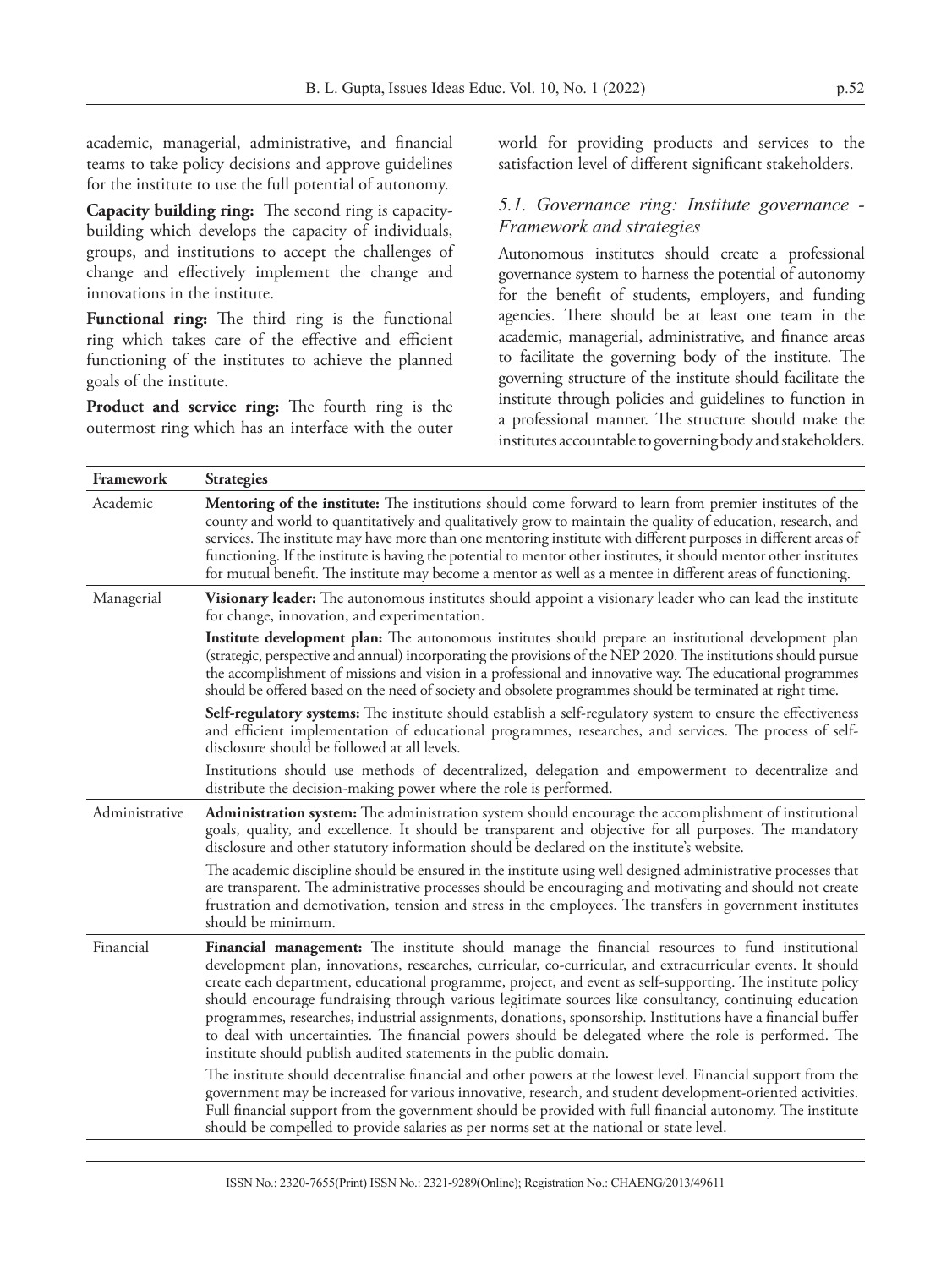### *5.2. Capacity-building ring: Framework and Strategies*

The autonomy should be used for own capacity building of education leaders, faculty members, and staff members to accept the challenges of higher education and grab the opportunities for quality and excellence. The autonomous institutes should develop the capacity to design and implement academic programmes, researches, and services related to innovations. They should develop in-house capability to manage their academic, research, and service-related

activities. Professional competence, willingness to accept the challenges, creating an environment of trust and confidence, enforcing accountability for quality, an attitude of owning, cooperative and collaborative attitude, and leadership should be developed. The institute should gradually empower the departments and cells to manage their core activities without prior approval of the higher authorities following the policy guidelines. They should identify and create sustained sources of finance to support their routine and innovative activities.

| Framework                                                 | <b>Strategies</b>                                                                                                                                                                                                                                                                                                                                                                                                                   |
|-----------------------------------------------------------|-------------------------------------------------------------------------------------------------------------------------------------------------------------------------------------------------------------------------------------------------------------------------------------------------------------------------------------------------------------------------------------------------------------------------------------|
| Strategic<br>human<br>resource                            | Strategic human resource management cell: The autonomous institutes should have a strategic<br>human resource management cell at the institute level to harness the full potential of individuals and<br>groups for achieving the goals of the institute.                                                                                                                                                                           |
| management<br>cell (SHRMC)                                | <b>Selection:</b> The institutions should establish a transparent selection process for all levels and types of<br>positions. Competent people should be selected and posted on all positions. The existing people should<br>be appropriately deployed for the right role to ensure effective performance and achieve outcomes.                                                                                                     |
|                                                           | Career progression: The institutions should create multiple paths for career progression in different<br>areas of functioning of the institute for those who excel and have the potential to excel in newer areas.                                                                                                                                                                                                                  |
|                                                           | Deployment and redeployment of resources: The institute should deploy and redeploy the<br>resources for achieving various objectives. The human resources should be appropriately deployed for<br>harnessing their full potential and developing them. The process of internal selection, deployment, and<br>redeployment should be transparent. The utilization of physical resources should be increased to the<br>highest level. |
|                                                           | <b>Recognition of achievements:</b> The institute should establish a recognition system (appreciation, prizes,<br>mementoes, certificates, open appreciation, increments, promotion, projects of choice) for individual<br>and team accomplishments for faculty members and students in various fields. The satisfaction of<br>faculty members is ensured to retain them in the institute.                                          |
|                                                           | Profile of faculty members: The cell should maintain the profile of the faculty members on various<br>significant parameters (Specialization, experience, research publication with indexing and abstracting,<br>awards, projects managed, and patents) to support evidence-based decision making and deploying and<br>redeploying the faculty and staff members for various purposes.                                              |
|                                                           | Satisfaction: In autonomous institutions, the satisfaction of faculty members should be very high<br>on parameters such as professional satisfaction in getting, appreciation, incentive, encouragement for<br>innovative contribution, financial benefits, and career growth and development.                                                                                                                                      |
| Training and<br>development cell                          | The autonomous institutes should have a training and development system for educational leaders,<br>faculty members, and staff for developing essential and desirable competencies to perform the roles<br>effectively, efficiently, and productively in different areas of the functioning of the institute.                                                                                                                       |
|                                                           | Educational leaders should be trained in management development, organization development, and<br>quality assurance.                                                                                                                                                                                                                                                                                                                |
|                                                           | The faculty members should be trained in domain-specific areas, pedagogy, research, and managing various<br>portfolios in the institute. They should be mentored as envisaged in the national mentoring mission.                                                                                                                                                                                                                    |
|                                                           | Interaction among faculty members should be increased on issues and challenges the institute is facing.                                                                                                                                                                                                                                                                                                                             |
| Mentoring,<br>coaching, guidance,<br>and counselling cell | The institute should establish mentoring coaching, guidance, and counselling programme for<br>harnessing the full potential of faculty members and staff members. The mentoring programme should<br>be considered an institutional capacity building programme using the expertise available within the<br>institute and the country.                                                                                               |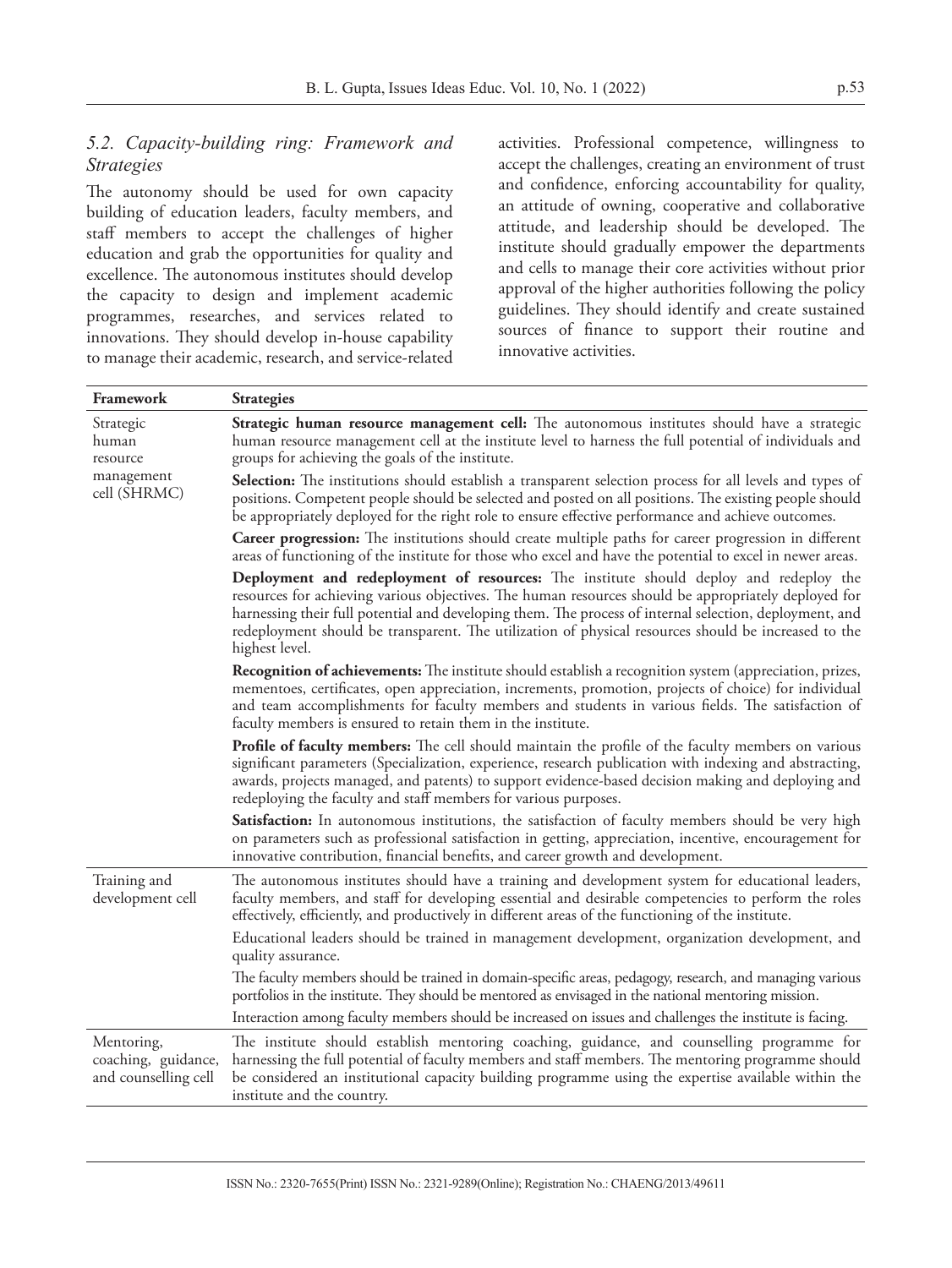| Grievance<br>management | The autonomous institutes should establish grievance management cell for faculty and staff members to<br>amicably solve their grievances without creating any stress and frustration.                                                                                                                                                                                                                                                                                                                                                                                                                                                                                                                                                                                                                                                                                                                                                                                                                                                                                                             |
|-------------------------|---------------------------------------------------------------------------------------------------------------------------------------------------------------------------------------------------------------------------------------------------------------------------------------------------------------------------------------------------------------------------------------------------------------------------------------------------------------------------------------------------------------------------------------------------------------------------------------------------------------------------------------------------------------------------------------------------------------------------------------------------------------------------------------------------------------------------------------------------------------------------------------------------------------------------------------------------------------------------------------------------------------------------------------------------------------------------------------------------|
| cell                    | Satisfaction of students: In autonomous institutions satisfaction of students should be very high on<br>parameters such as the development of competency, implementation of curricular activities and event,<br>facilities such as drinking water, electricity, cleanliness, hygiene, transport, and canteen, implementation of<br>extra-curricular activities and events, implementation of co-curricular activities and events, development of<br>life skills, soft skills, emotional intelligence and professional skills, Internet facility, e-learning resources, and<br>software, teaching-learning process, academic culture of the institute, ethics and moral values for making<br>of a balanced personality, implementation of national and international level events, acquire career skills<br>and fully pursue to take part in a successful career, avoid ambiguity, vagueness, unwanted generalizations<br>issues, facilitating job placement of choice, the basics of entrepreneurship and develop business plans, and<br>implementation of the research culture of the institute. |
|                         |                                                                                                                                                                                                                                                                                                                                                                                                                                                                                                                                                                                                                                                                                                                                                                                                                                                                                                                                                                                                                                                                                                   |

### *5.3. Functional ring: Framework and strategies*

The effective and efficient functioning of the institute plays a significant role in satisfying the needs of the stakeholders. The strategic decisions of the governing body, statutory body, and higher management are implemented effectively and efficiently by institutional

structure. The product and services created are used by the stakeholders for their satisfaction. At the functional level, the institute should take quick actions to ensure the quality of products and services. The framework suggested here is in addition to routine organizational structure.

| <b>Framework</b>                 | <b>Strategies</b>                                                                                                                                                                                                                                                                                                                                                                                                                                                                                                                                                                                                                                                                                                                                                                                      |
|----------------------------------|--------------------------------------------------------------------------------------------------------------------------------------------------------------------------------------------------------------------------------------------------------------------------------------------------------------------------------------------------------------------------------------------------------------------------------------------------------------------------------------------------------------------------------------------------------------------------------------------------------------------------------------------------------------------------------------------------------------------------------------------------------------------------------------------------------|
| Planning and<br>development cell | The autonomous institutions should have a planning and development cell to analyze the needs of different stakeholders<br>and address them through institutional plans. The plans may be related to educational programmes, researches, services,<br>fundraising, collaboration, brand building, infrastructure development, academic calendar. The cell should use scientific<br>tools and techniques such as strengths, weaknesses, opportunities and challenges analysis, issue analysis, value analysis,<br>prioritization for preparing the plans. The institutes should have performance indicators and standards published on<br>the institute website.                                                                                                                                         |
|                                  | The institute should design and implement innovations to bring systemic improvement. A sudden change cannot be<br>accepted by implementers and beneficiaries of the education system so step by step implementation of change may be<br>promoted.                                                                                                                                                                                                                                                                                                                                                                                                                                                                                                                                                      |
| Curriculum<br>development cell   | The autonomous institutions should be fully involved in pursuing the vision and missions of the institute, implementing<br>outcome-based education, deciding the curriculum of the programme, implementing learner-centred teaching-learning<br>approaches. The education innovations and quality improvement indicators related to curricular practices and distinctly<br>visible in the form of development of abilities in students, use of learner-centric learning methods, industrial internship,<br>project-based learning, and outcome-based assessment.                                                                                                                                                                                                                                       |
|                                  | The institute should be permitted to design an outcome-based curriculum for all the programmes. The curriculum<br>should be designed following national standards and guidelines issued by the regulatory bodies. The institute should<br>revise the curriculum as per the needs of the industry and developments taking place in the industry. Practical based<br>courses should have 80% practical and 20% theory. The institute should incorporate flexibility in the programme<br>curriculum to make it interdisciplinary and multidisciplinary as envisaged in NEP 2020.                                                                                                                                                                                                                          |
|                                  | The curriculum design should incorporate collaborative aspects of the implementation, minimum resources requirement,<br>and the training required in faculty members and technical staff. The curriculum should be designed, involving<br>representatives of all the stakeholders. The practical aspect of learning should be given more attention rather than theory.                                                                                                                                                                                                                                                                                                                                                                                                                                 |
|                                  | The institutions should be permitted to start, modify, and close the educational programme considering various factors,<br>like admission, employment, funding, and entrepreneurship.                                                                                                                                                                                                                                                                                                                                                                                                                                                                                                                                                                                                                  |
|                                  | Curriculum implementation<br>The institutes should develop systems and processes for the effective implementation of the outcome-based curriculum.<br>The focus of curriculum implementation should be students centric teaching-learning, use of technology and information<br>technology, encouraging higher-order thinking, fostering creativity, reflection, peer learning, self-learning, practical approaches,<br>problem-based and project-based learning. The curriculum implementation processes should be reviewed frequently based<br>on the academic audit report, feedback of the students, and co-faculty members. The students' major projects should be<br>selected from the world of work situations which are related to complex problem solving, innovation, latest technology, and |

application-oriented. The industrial visit and internship should be an integral event of curriculum implementation.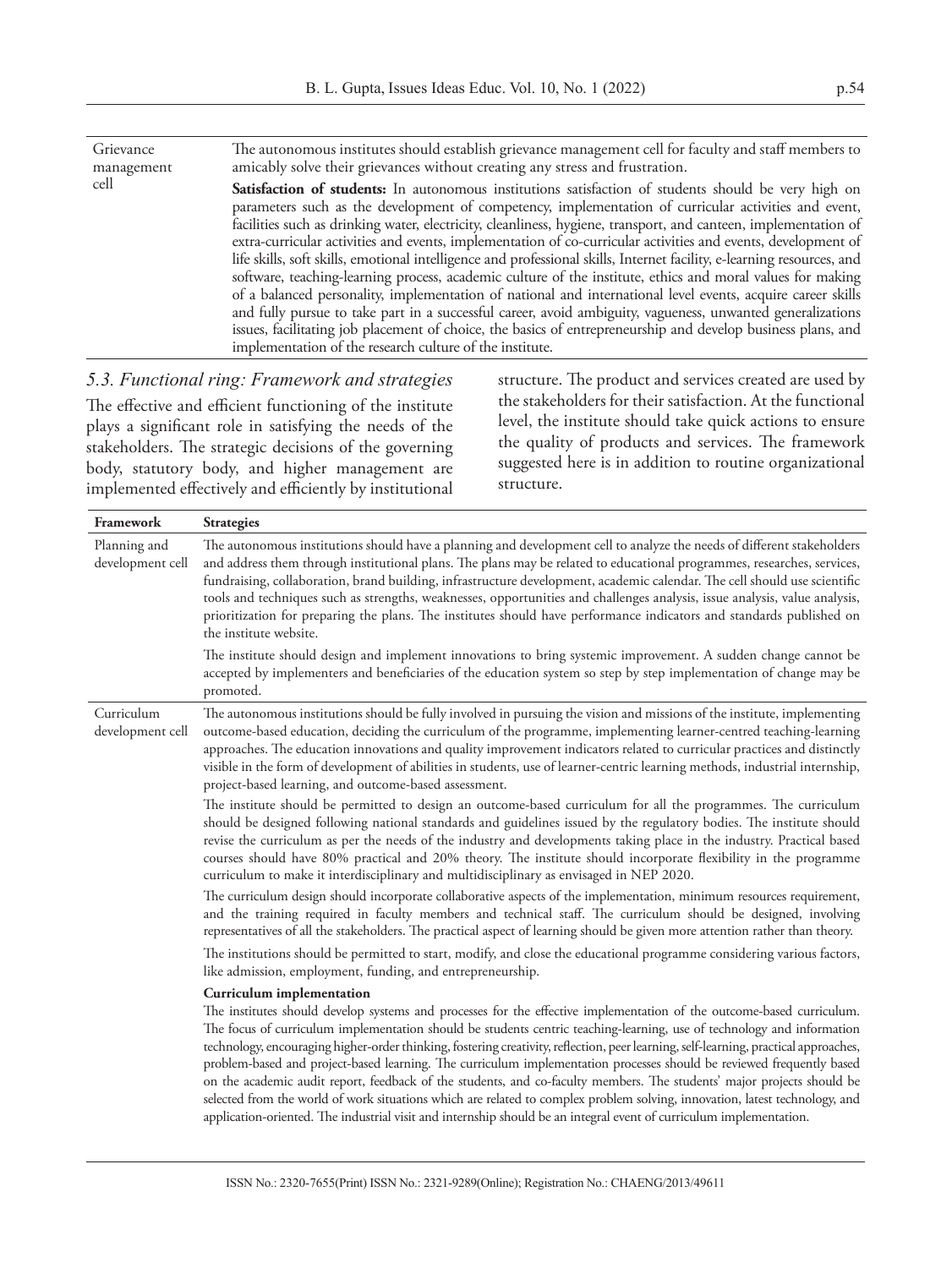#### **Academic culture**

At the institute level conducive, flexible, innovative, learning, development, quality, ethical environment should be created. The educational leaders, faculty members, staff members, and students should be encouraged to offer constructive feedback for improvement. A culture of openness, positivity, wellness, constructive criticism, respecting diversity should be created.

The institute should implement co-curricular and extra-curricular events and activities for the students to develop overall personality and professional abilities.

**Value addition:** The institute should introduce value addition certification programmes for students of educational programmes to enhance their academic profile. The institute may identify generic value addition courses such as life skills, soft skills, communication skills, entrepreneurial skills, information technology skills, Indian ethos, constitutional values, hygiene skills, for all disciplines of students, and specific value addition programmes for specific disciplines as envisioned in NEP 2020.

The institute should incorporate entrepreneurship development, incubation and information technology, and vocational skills in all curricula.

Learning management system: The institute should have a learning management system for educational programmes, training programmes, and research.

The cell should facilitate the curriculum implementation process by providing resources and guiding the process of implementation. It should analyze the feedback received from students, alumni, and employers for revising the curriculum.

At the institute level, encourage self-learning as an important aspect of learning and development.

#### **Assessment of students learning**

The assessment scheme, tools, techniques, and mode should be part of the curriculum design and implementation. The assessment should be used as a learning motivation, learning, learning problem diagnosis, and grading tool. The teaching-learning process should be followed to develop the learning outcomes and the assessment process should be integrated with it.

The students should be encouraged to participate in innovation, experimentations, national and international events for their development. The institute and faculty members should encourage the students to harness their full potential for learning and development.

Students' performance will speak about the quality of the programs. Co-curricular and Extracurricular The autonomous institutions should be highly involved in encouraging participation of students in various technical, professional, and national publication and competitive events such as techno fest, student seminars, presentations, and other similar activities organized by other institutes, paper presentation, career opportunities, entrepreneurship, research, and development, various AICTE launched events and patent filing. The autonomous institutions should seek very high participation of students in sports activities, cultural activities, organizing various academic and other events, community development activities, and activities of national importance. **Ouality** assurance and academic audit cell The autonomous institutes should have a quality assurance system for academics, research, and services offered to beneficiaries, clients, and stakeholders. The recommendation of the cell should be implemented uniformly at the institute level. The institute should establish systems and processes using scientific tools and techniques, software, and apps to assure the quality of education, research, and services. The educational leaders, faculty members, staff members, and students should be trained to assure the quality of learning and development at the institute level. The faculty members should be financially rewarded for achieving quality goals. The institute should follow national standards and guidelines for assuring the quality of education, research, and services. An academic audit and monitoring mechanism for ensuring the quality of education should be implemented at the institute level. A scientific academic audit system should be designed and implemented at the institute level to assure quality and improve the quality of education and research. The academic audit should be used as a strong tool and technique to ensure continuous improvement in the quality of education and research. The autonomous institutes should conduct academic audits based on the institutional development plan and quality standards every year and in-depth academic audit every five years. The systems design and implementation should be improved based on the academic

> audit recommendations. Institutions should take corrective and preventive measures based on the recommendations of the academic audit. The institute should create a strong and direct feedback mechanism for improving the design of the systems and processes and taking corrective and preventive actions.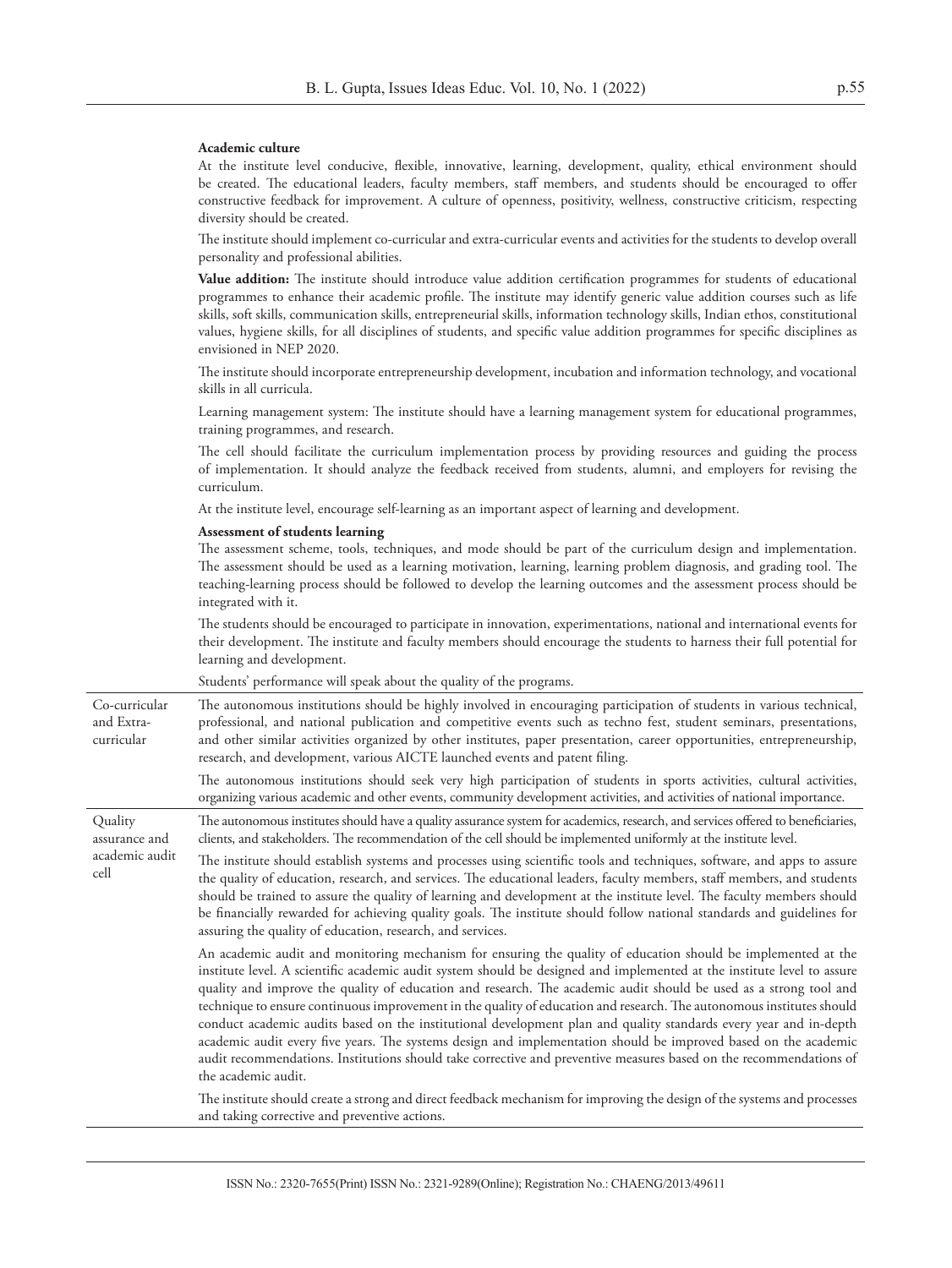The institute should continuously improve the quality of performance to satisfy the criteria and sub-criteria set by the accreditation agency for obtaining accreditation from national and international agencies. The institute should strive for getting a higher level of accreditation and a greater degree of autonomy.

Institute should create a provision for external academic monitoring and academic audit every five years.

Autonomy cell The autonomy cell should guide and facilitate the use of autonomy at all levels of functioning of the institute. It should gradually promote decentralization, delegation, and empowerment. It should have a grievance management system.

> **Accountability:** Autonomous institutes should enforce accountability at all levels of decision making using different approaches at different levels of decision making. Autonomy and accountability should be made mutually complementary at the institute level.

> The cell should exploit the full potential of autonomy at the institute level. This cell should provide guidance, support, and resources to implement the decisions. The cell should create awareness and educate educational leaders to use the autonomy to perform their roles and responsibilities. The faculty and staff members should be provided with the freedom to express their views on institutional functioning to improve the performance of the institute. The head of the institute and faculty members should listen to the problems, views, and suggestions of the students. Absolute integrity with a dedication to academic and research duties must be maintained. There should be a degree of self-governance necessary for effective decision making by institutes of higher education regarding their academic work standards, management, and related activities. Institutions should prepare the policies on all significant areas of functioning and implement them in the true sense. The organizational structure of the institute should encourage responsiveness and enforce accountability.

> **Managerial autonomy:** The autonomous institutions should be highly involved on parameters such as branding of institute among students and employers, ensuring career progression through training and development, restructuring the organization structure according to changing needs, formulating and implementing evaluation criteria for quality education, satisfaction of employees, mobilizing the resources of stakeholders to achieve the objectives, missions and vision, attraction for talented faculty members for accepting challenges, rewards and recognition for unique achievements of students, faculty members and staff members, setting benchmarks in different areas of functioning, deploying and redeploying the internal resources to achieve the objectives, timely obtaining new and innovative projects, framing and modifying policies according to changing needs, accreditation of programmes and institute from national and international agencies, generation of resources to meet the growing requirements, extension activities for masses related to areas of functioning under corporate social responsibility, as implementation of collaborative projects with stakeholders, collaborative projects with national and international agencies.

> **Administrative Autonomy:** The autonomous institutions should behighly involved on parameters such as transparency in the selectionprocess at all levels, appoint people for various duration and purposes, evaluating the performance at all levels based on objective criteria, undertaking career development and career progression decisions for various cadres, selection of external and internal experts for various funded projects, design and use manual/guidelines for planning, implementation, and evaluation, the appointment of technical and ministerial staff for funded projects, deploying and redeploying people as per requirements, and deciding rewards and punishment.

> **Financial Autonomy:** The autonomous institutions should be highly involved on parameters such as an audit of financial transaction regular as well as under project, providing scholarships and financial incentive to students, providing financial rewards to meritorious students, dependence on government funding, discrimination in the fee paid by various categories of the students, decide and give financial rewards to good performers, generating funds to promote innovations, research, and motivational teaching, deciding the fee for different programmes for students, adopting processes of deploying and redeploying funds based on the priority, generating funds to establish new infrastructure to offer new programmes, increase in state funding, imposing financial penalties on students, teachers, and clients, involving alumni for generating funds and furthering financial activities, decentralization of financial powers.

#### **Implementation of autonomy at institute level**

Institutes should work in a transparent manner through their actions. Institutes should have well-designed management systems and processes. The faculty members should have the flexibility to do experimentation. The power to act without external control is essential. Internal decision making with a high degree of transparency should be promoted. The institute should strive to improve in all areas of functioning. The institute should establish a self-monitoring mechanism to ensure the effectiveness and efficient implementation of educational programmes, researches, and services. The institutions should prepare an institute development plan in the context of NEP 2020.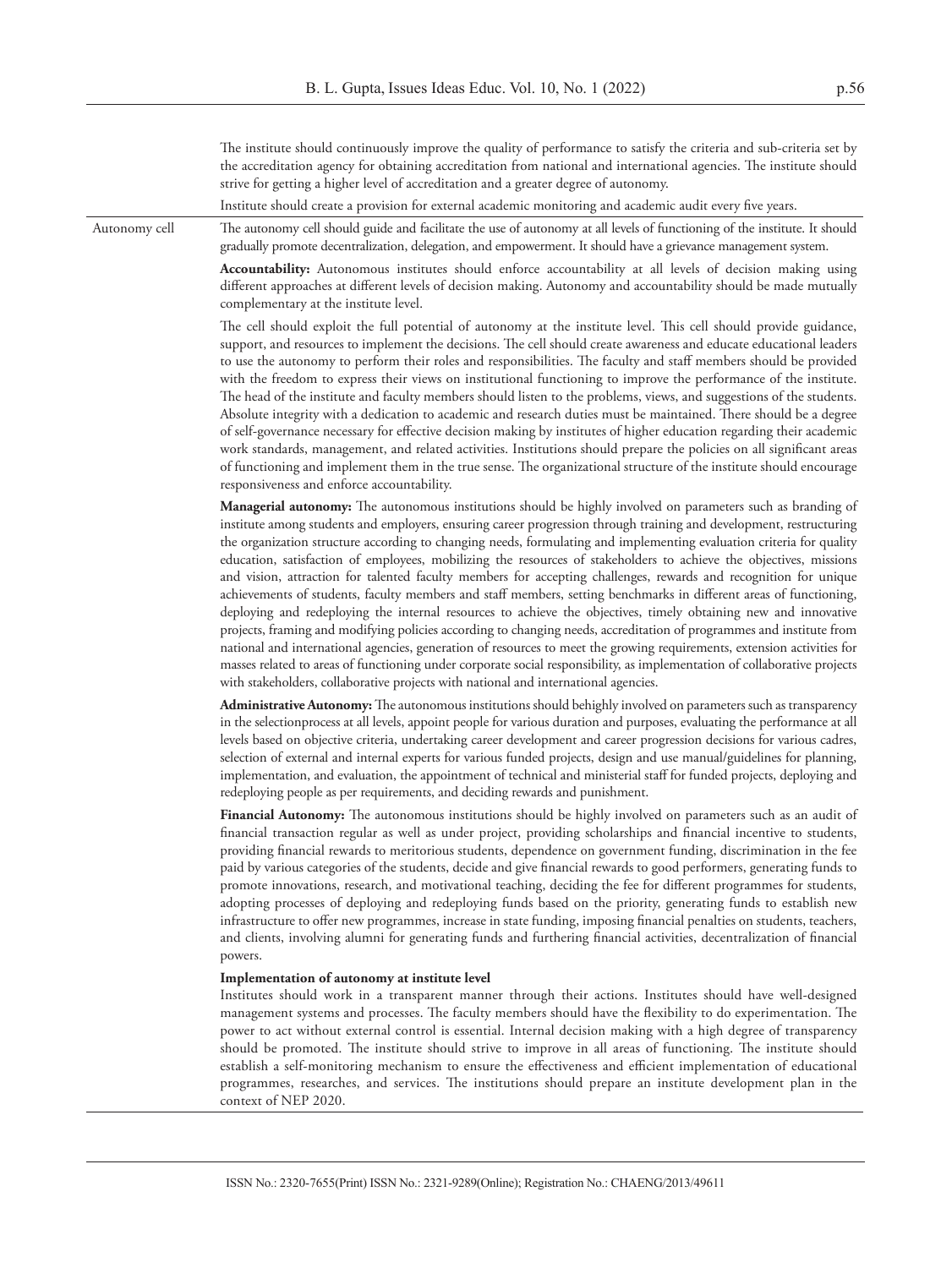| Documentation                                                           | The institute should create a system for documentation and encourage documentation of experiences in all areas of<br>functioning of the institute at all levels. The documentation should be done for strong and direct experiences.                                                                                                                                                                                                                                                                                                                                                                                                                                                                                                                                                                                                                                                                                                                                            |
|-------------------------------------------------------------------------|---------------------------------------------------------------------------------------------------------------------------------------------------------------------------------------------------------------------------------------------------------------------------------------------------------------------------------------------------------------------------------------------------------------------------------------------------------------------------------------------------------------------------------------------------------------------------------------------------------------------------------------------------------------------------------------------------------------------------------------------------------------------------------------------------------------------------------------------------------------------------------------------------------------------------------------------------------------------------------|
| Research and<br>innovation cell                                         | The institutions should create a research culture for undertaking domain-specific and educational research studies.<br>The autonomous institutions should be involved in undertaking high-quality technology-related research studies<br>(sponsored/consultancy or otherwise), and academic publications, undertaking high-quality system improvement<br>related research studies such as need analysis, tracer study and impact study, and patent filing by faculty members.                                                                                                                                                                                                                                                                                                                                                                                                                                                                                                   |
|                                                                         | Domain-specific research: The autonomous institutions should be intensively involved in conducting researches on<br>topics of importance (complex problem-solving projects, prototypes, research on emerging and new technology, product<br>development) to industry and society. They should integrate research activities with curriculum implementation. These<br>research studies may be sponsored, consultancy, or self-initiated. Institutes should conduct domain-specific research<br>studies on real-life problems. They should also undertake research studies on improving the quality of education.<br>Research is a crucial element of quality education. Therefore, planned efforts should be made to increase the number of<br>researches and their quality. Provide adequate research facilities to the institute where the faculty members have integrity,<br>honesty, and competency to undertake research studies. Treat all institutes in a similar manner. |
|                                                                         | Educational research: The autonomous institutions should encourage faculty members to conduct educational<br>research studies such as need analysis, action research, tracer study, and impact study to improve the effectiveness and<br>efficiency of the educational systems. These studies will be helpful in bringing innovations in educational approaches.                                                                                                                                                                                                                                                                                                                                                                                                                                                                                                                                                                                                                |
| Industry liaising<br>and training and                                   | The institute should use strong mechanisms to collaborate with industry and organizations for summer training,<br>internship, entrepreneurship, higher studies, industrial training, employment, and professional ethics and values.                                                                                                                                                                                                                                                                                                                                                                                                                                                                                                                                                                                                                                                                                                                                            |
| placement cell                                                          | The institute should encourage departments to become members of professional societies and regularly implement<br>their activities for the overall development of the students and teachers.                                                                                                                                                                                                                                                                                                                                                                                                                                                                                                                                                                                                                                                                                                                                                                                    |
|                                                                         | The industry and other major stakeholders should be involved right from the policymaking to the placement of<br>students for the job. So that student development will be focused on learning, skills, and innovation.                                                                                                                                                                                                                                                                                                                                                                                                                                                                                                                                                                                                                                                                                                                                                          |
| Entrepreneurship<br>development cell                                    | The institute should develop entrepreneurship skills in the students using various approaches such as interaction<br>with industry, motivational talks, preparing business plans, intensive training, and the like.                                                                                                                                                                                                                                                                                                                                                                                                                                                                                                                                                                                                                                                                                                                                                             |
| Mentoring,<br>coaching, guiding,<br>and counseling cell<br>for students | Teachers should professionally mentor, coach, guide, and counsel the students for their career, promoting self-learning,<br>collaborative and cooperative learning among students. Students should be able to know their potential, develop it and<br>harness it for career development. They should develop learning to learn and thinking to think skills.                                                                                                                                                                                                                                                                                                                                                                                                                                                                                                                                                                                                                    |

### *5.4. Product and services ring: Framework and Strategies*

The autonomous institutions should provide quality graduates, produce quality research studies and build a good image among the stakeholders for getting admission of students, funding for research studies, and support for institutional services. This is possible through rendering quality products and services.

| <b>Product and</b><br>services | <b>Strategies</b>                                                                                                                                                                                                                                                                                                                                                                                                                                                                                                                                                                                                                                                                           |
|--------------------------------|---------------------------------------------------------------------------------------------------------------------------------------------------------------------------------------------------------------------------------------------------------------------------------------------------------------------------------------------------------------------------------------------------------------------------------------------------------------------------------------------------------------------------------------------------------------------------------------------------------------------------------------------------------------------------------------------|
| Publications                   | The institute should encourage the publication of all types of achievements such as research reports, research papers,<br>books, manuals, guideline documents, academic innovations, case studies, project reports, proceedings, video<br>programmes.                                                                                                                                                                                                                                                                                                                                                                                                                                       |
|                                | The institute should publish journals, magazines, newsletters, case bank, reports, book chapters on its website.                                                                                                                                                                                                                                                                                                                                                                                                                                                                                                                                                                            |
|                                | Institute website: The institute should develop an interactive website to provide information to different stakeholders,<br>address the query, receive and analyze the feedback, grievances, and suggestions.                                                                                                                                                                                                                                                                                                                                                                                                                                                                               |
| Continuing<br>education        | Continuing education programmes: The autonomous institutions should offer continuing education programmes<br>for faculty members of other institutions and professionals working in the world of work situations. These<br>programmes will result in developing institutional capacity, increasing utilization of institutional resources, building<br>brand, generating revenue for the institute, and increasing reach.                                                                                                                                                                                                                                                                   |
| Brand building                 | The institute should develop its core competence and an adaptable brand strategy should be implemented for<br>branding its academic programmes, researches, and services. The institute development plan should incorporate a<br>branding strategy. The autonomous institutes should create their own brand and they should be known for that<br>unique image. The uniqueness may be created in educational programmes, research, and services. The educational<br>leaders, faculty members, and students should be encouraged to project the unique achievements of the institute on<br>various forums. The website of the institute should communicate the unique image of the institute. |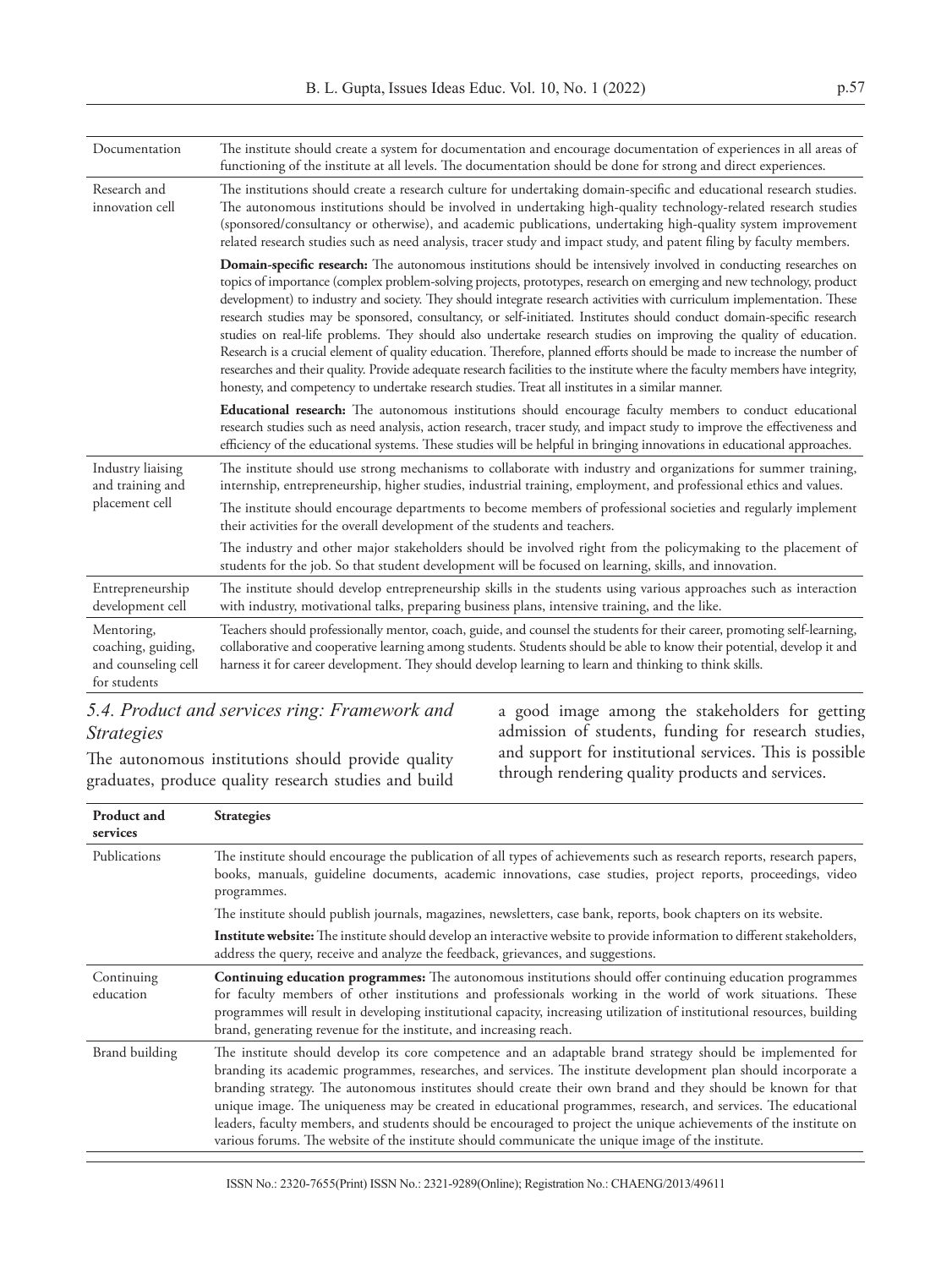| Corporate<br>relationship cell | <b>Collaboration and cooperation:</b> The autonomous institutions should collaborate with industry, government,<br>professional societies, and sister institutions to produce a synergetic effect using strengths and covering up the<br>weaknesses. They should grab opportunities for the benefit of both parties.      |
|--------------------------------|---------------------------------------------------------------------------------------------------------------------------------------------------------------------------------------------------------------------------------------------------------------------------------------------------------------------------|
| National mission<br>cell       | The government of India is implementing national missions for the benefit of the masses, the autonomous institutes<br>should contribute effectively and efficiently using their resources, students, and teachers. The missions are digital<br>India, skilled India, Swachh Bharat, self-reliant India.                   |
| Alumni cell                    | The autonomous institutions should take the advantage of institute alumni for creating an interface with industry<br>for various purposes such as curriculum development, curriculum implementation students' projects, consultancy,<br>organizing conferences and seminars, placement.                                   |
| Services cell                  | The autonomous institutes should offer a wide spectrum of services to industry, organizations, and community for<br>achieving various common goals. The services are domain-specific services where the institutions have core strengths<br>or general services to use the resources for the benefit of the stakeholders. |

### **6. Suggestions**

Aspiring HEIs for innovations, reforms, and change should use the framework and strategies suggested in this paper to facilitate, supplement and complement the innovation process. They should create a framework that is comparatively permanent and temporary according to the requirements of the stage of innovation. The framework and strategies should be used by the institutions which are autonomous and wants to add value to their product and services and satisfy the beneficiaries and stakeholders. Therefore, this study stated that the framework and strategies will prevent the barriers to innovation and tap the full potential of factors pro to innovation. Moreover, the designed framework and strategies should be implemented to create innovative academic and research culture in the institute.

### **Conclusion**

This study is aimed to evolve a holistic framework and strategies for achieving, quality, accreditation, and autonomy. Therefore, an exploratory qualitative study has been reported in which 754 respondents working in higher technical education institutions. The proposed four rings are described as: The innermost ring is a governing ring that is responsible for the professional governance of the institute. The second ring is the capacity-building ring which is answerable for capacity-building development and creating an innovative culture. The third ring is a functional ring that is responsible for implementing the innovations, reforms, and changes in the institute as per the national education policy 2020. The fourth ring is the product and service ring which is accountable for the interface between the institution and the external environment. In a result, it is mentioned that the

institute should revise the curriculum as per industrial developments which have practical-based courses with 80% practical and 20% theory. The reform-oriented institutions are provided strengths by these four rings to obtain accreditation and autonomy and sustain it. The strategies for each ring are suggested in the context of the National Education Policy 2020. In the end, it is reported with encouraging suggestions to improve the framework and strategies for effectively & efficiently implementation of the innovations in the institutes.

### **Acknowledgement**

The author would like to thank the Board of Governors and Director, National Institute of Technical Teachers' Training and Research, Bhopal for sponsoring the research study.

### **Authorship Contribution**

The author was the principal investigator for conducting the study.

### **Funding**

The research was sponsored by the National Institute of Technical Teachers' Training and Research, Bhopal (NITTTRB). The NITTTRB provided one Junior Research Fellow for approximately one and half years and resources to conduct the study.

### **Conflict of Interest**

There is no conflict of interest.

### **Declaration**

It is an original data and has neither been sent elsewhere nor published anywhere.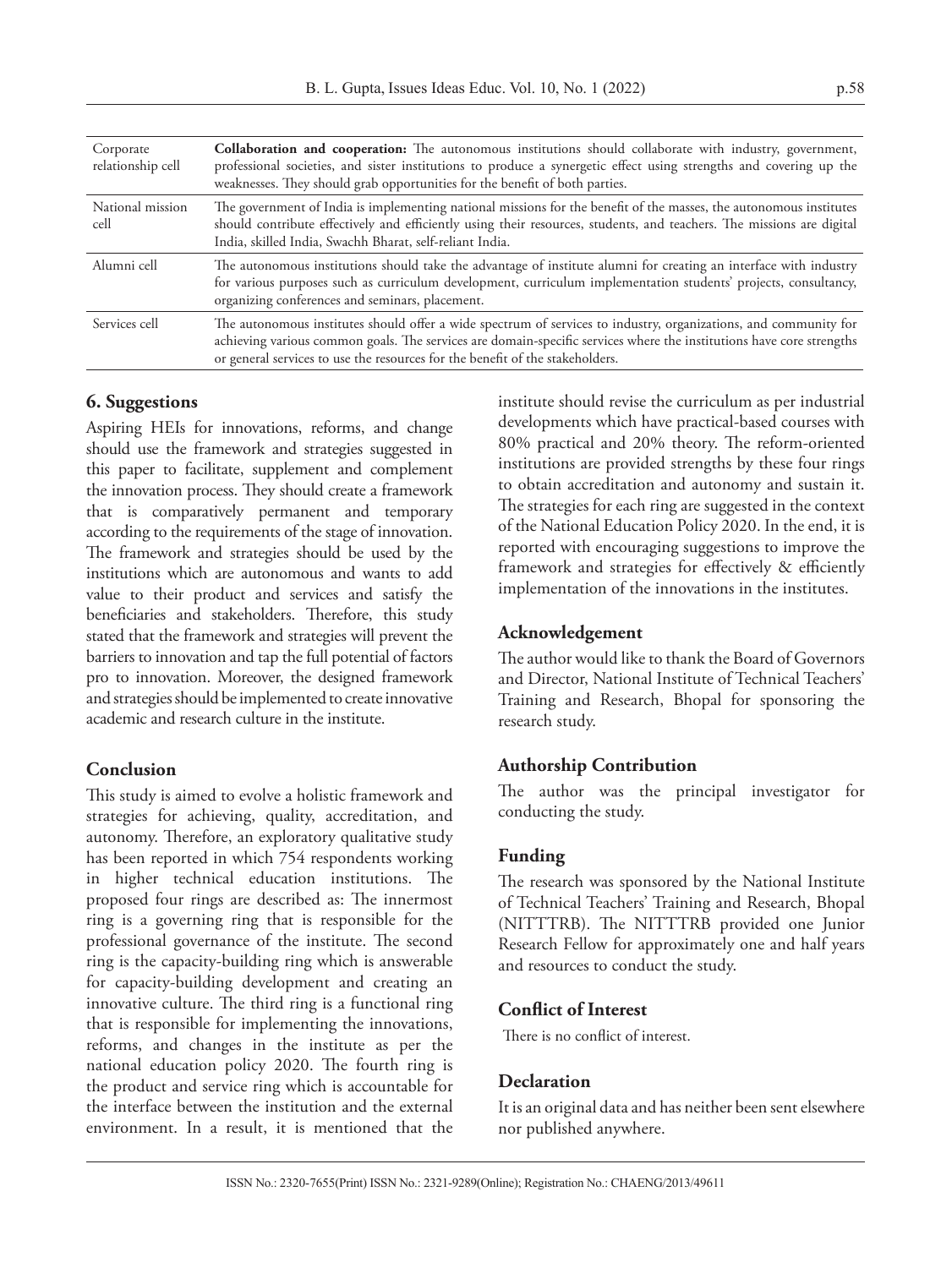### **References**

- Cerna, L. (2014). The governance of innovation in education. Education Sciences. 4, 5-21. International Conference Innovation, Governance and Reforms in Education At the Centre on Educational Research and Innovation at OECD in Paris.
- Frankowski, A., et al. (2018). Dilemmas of central governance and distributed autonomy in education. *OECD Education Working Papers*, No. 189, OECD Publishing, Paris, https://doi.org/10.1787/060260bf-en.
- Gupta, B. L. (2000). An overview of Participatory Management Approaches and their Applicability in the Management of Polytechnics. *The Journal of Engineering Education*, *16*(1), 41-48.
- Gupta, B. L. (2007). Governance and Management of Technical Institutions. Concept Publishing Company, New Delhi.
- Gupta, B. L. (2009). Organization Structure for Excellence. *Business Manager, 11*(11).
- Gupta, B. L. (2013). Academic Excellence In Technical Institutions. I*ssues and Ideas in Education, 1*(1), 23-42. https://doi.org/10.15415/iie.2013.11002
- Gupta, B. L. (2020). Governance and Management Structure for Higher Education Institutions. International *Journal of Advanced Research in Education, 1*(1), 1-6.
- Gupta, B. L. (2021). National Education Policy 2020- Dimensions of Autonomy. International E- Conference "Role of Human Resources and Organizational Behaviour for Business Sustainability in Current Scenario, (pp. 1-8). IPEM Group of Institution in Collaboration with GAD-TLC MHRD. Government of India & GMA, 27th Feb, 2021.
- Hoareau C., et al. (2016). Governance and Adaptation to Innovative Modes of Higher Education Provision. Santa Monica, CA: RAND Corporation, 2016. https:// www.rand.org/pubs/research\_reports/RR1571.html. https://doi.org/10.7249/RR1571.
- Malik, G. (2017). Governance and Management of Higher Education Institutions in India, Centre for Policy Research in Higher Education, National University of Educational Planning and Administration, New Delhi. Retrieved March 25, 2021, from [http://cprhe.niepa.](http://cprhe.niepa.ac.in/sites/default/files/Report-Files/CPRHE%2520Research%2520Paper%25205_%2520Governance%2520and%2520Management%2520of%2520HE_GM.pdf) [ac.in/sites/default/files/Report-Files/CPRHE%20](http://cprhe.niepa.ac.in/sites/default/files/Report-Files/CPRHE%2520Research%2520Paper%25205_%2520Governance%2520and%2520Management%2520of%2520HE_GM.pdf) [Research%20Paper%205\\_%20Governance%20](http://cprhe.niepa.ac.in/sites/default/files/Report-Files/CPRHE%2520Research%2520Paper%25205_%2520Governance%2520and%2520Management%2520of%2520HE_GM.pdf) [and%20Management%20of%20HE\\_GM.pdf](http://cprhe.niepa.ac.in/sites/default/files/Report-Files/CPRHE%2520Research%2520Paper%25205_%2520Governance%2520and%2520Management%2520of%2520HE_GM.pdf)
- MHRD. (2020). National Education Policy 2020. Ministry of Human Resource Development, New

Delhi. Retrieved May 25, 2021, from [https://www.](https://www.education.gov.in/sites/upload_files/mhrd/files/NEP_Final_English_0.pdf) [education.gov.in/sites/upload\\_files/mhrd/files/NEP\\_](https://www.education.gov.in/sites/upload_files/mhrd/files/NEP_Final_English_0.pdf) [Final\\_English\\_0.pdf](https://www.education.gov.in/sites/upload_files/mhrd/files/NEP_Final_English_0.pdf)

- Neeleman, A. (2018). The Scope of School Autonomy in Practice: An Empirically based Classification of School Interventions . *Journal of Educational Change*, 1-30. https://doi.org/10.1007/s10833-018-9332-5
- Patrinos, Harry Anthony and Velez, Eduardo and Wang, Catherine Yan, (2013). Framework for the Reform of Education Systems and Planning for Quality, World Bank Policy Research Working Paper No. 6701, Retrieved April 10, 2021, from SSRN: https://ssrn.com/abstract=2354752
- Silvernail, K. D., Graso, M., Salvador, R. O. et al. (2021). Perceived fairness of faculty governance: a study of 51 countries. *High Educ 82*, 615–633. https://doi.org/10.1007/s10734-021-00708-5
- Saxena M., & Gupta B. L. (1999). Participatory Governance of Autonomous Polytechnics. *The Indian Journal of Technical Education, 22*(2). 135-139.
- Sandhu, R. (2015). Autonomy and Accountability in Higher Education. International Journal of Research in IT, *Management and Engineering, 5*(1), 1-22. [http://www.](http://www.indusedu.org/pdfs/IJRIME/IJRIME_402_40407.pdf) [indusedu.org/pdfs/IJRIME/IJRIME\\_402\\_40407.pdf](http://www.indusedu.org/pdfs/IJRIME/IJRIME_402_40407.pdf)
- Say Sok, Leang Un, Rinna Bunry (2019). Governance in "Public Administration Institution" Universities: Towards Public Autonomous Universities in Cambodia? Retrieved from https://doi.org/10.4324/9780429427831-2
- Swanger, D. (2016). Innovation in Higher Education, Can Colleges Really Change ? Retrieved April 10, 2021, from [https://www.fmcc.edu/about/](https://www.fmcc.edu/about/files/2016/06/Innovation-in-Higher-Education.pdf) [files/2016/06/Innovation-in-Higher-Education.pdf](https://www.fmcc.edu/about/files/2016/06/Innovation-in-Higher-Education.pdf)
- UGC. (2018). Scheme for Autonomous Colleges. University Grants Commission, New Delhi. Retrieved April 15, 2021, from [https://www.ugc.ac.in/pdfnews/5353052\\_](https://www.ugc.ac.in/pdfnews/5353052_%0DScheme-of-autonomous-colleges.pdf)

[Scheme-of-autonomous-colleges.pdf](https://www.ugc.ac.in/pdfnews/5353052_%0DScheme-of-autonomous-colleges.pdf)

- UGC. (2019). Governance in Higher Education: HandBook for Vice Chancellors. University Grants Commission, New Delhi. Retrieved April 15, 2021, from [https://www.](https://www.ugc.ac.in/e-book/VC%2520handbook_Complete.pdf) [ugc.ac.in/e-book/VC%20handbook\\_Complete.pdf](https://www.ugc.ac.in/e-book/VC%2520handbook_Complete.pdf)
- Varghese N. V.& Martin Michaela (2013). Governance Reforms and University Autonomy in Asia. International Institute for Educational Planning, Paris. Retrieved April 15, 2021, from [https://unesdoc.unesco.](https://unesdoc.unesco.org/ark:/48223/pf0000225215/PDF/225215eng.pdf.multi) [org/ark:/48223/pf0000225215/PDF/225215eng.pdf.](https://unesdoc.unesco.org/ark:/48223/pf0000225215/PDF/225215eng.pdf.multi) [multi](https://unesdoc.unesco.org/ark:/48223/pf0000225215/PDF/225215eng.pdf.multi)